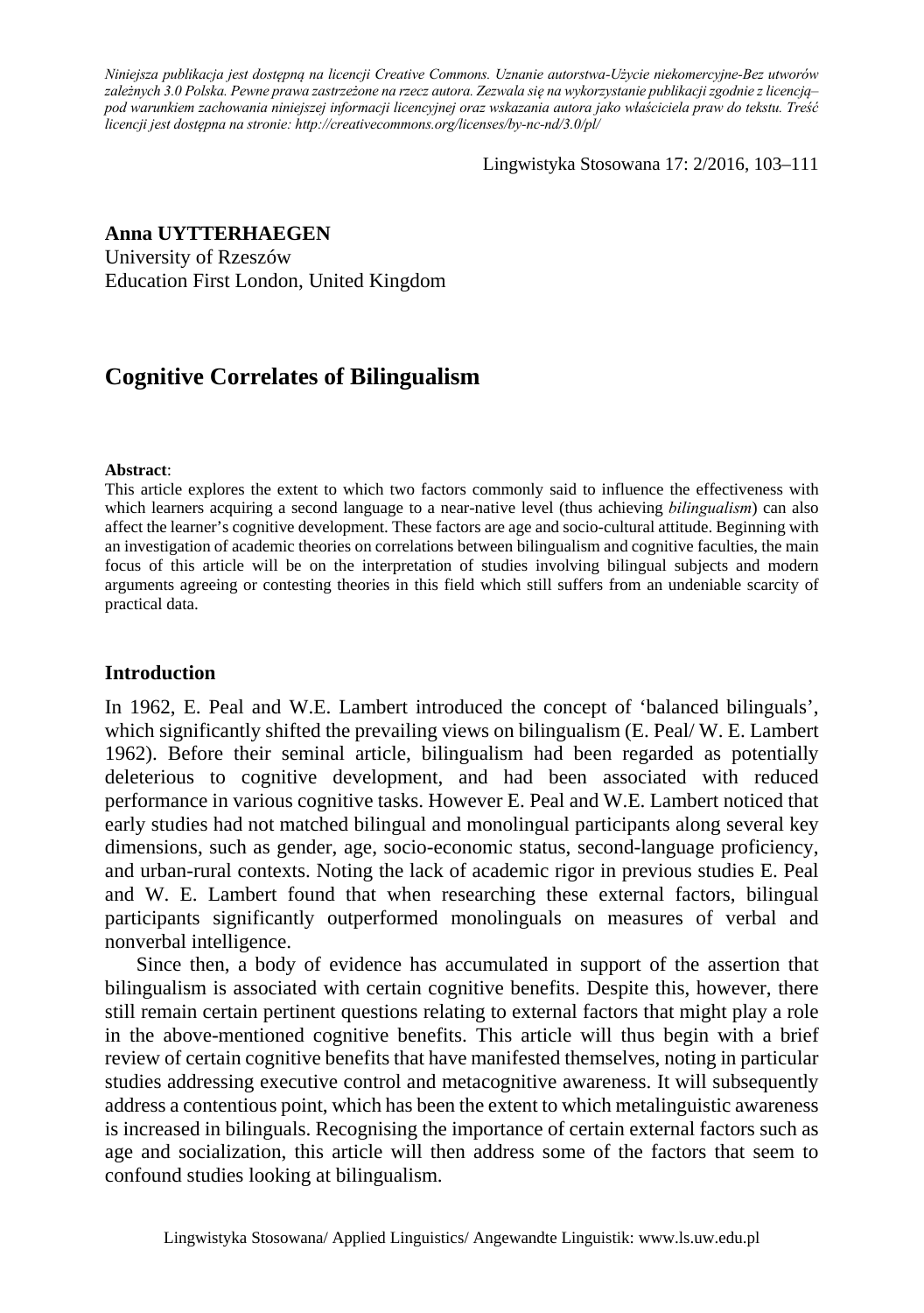### **1. Bilingualism and executive control**

Over the last few decades, there has been considerable evidence that bilinguals enjoy a greater degree of executive control over their monolingual peers. Explanations have generally suggested that bilinguals have increased executive control as a result of having to control their attention through selecting the target language. Effectively, research has claimed that the capacity to inhibit linguistic intrusions from another language has developed the bilinguals' general control mechanism, often reflected by a better performance on tasks involving conflicting information. Not all studies, however, reach the same conclusion, which raised doubt as to whether the results could be said to be significant.

J.B. Morton and S.N. Harper (2007) have argued that inconclusive studies on increased executive control in bilinguals were the outcome of mismatched participants from varying income brackets. Following this assertion, a recent study sought to determine whether comparing low socio-economic status (SES) groups would provide similar results, or whether a lower, as opposed to a higher SES, would result in differentiated cognitive outcomes in bilinguals and monolinguals in their general control mechanism. The study used a sample of 40 bilingual children and 40 monolingual children from low SES and subjected both participant groups to selective attention and interference suppression tests. In support of current evidence, the study found that low SES bilingual participants performed better in executive control tests than the monolingual control group.

In a separate study, E. Bialystok et al. (2007) sought to determine the effects of lifelong bilingualism on maintaining cognitive functioning and delaying the onset of dementia in old age. The hypothesis suggested that bilingualism increases a person's 'cognitive reserves' (i.e. the brain's ability to cope with increasing damage and still function) through 'sustained complex mental activity' (E. Bialystok et al. 2007: 459). Indeed, as bilingualism has shown to increase attention control in children and adults, the authors argue it will also contribute to a higher cognitive reserve and protect older adults from cognitive decline in dementia. Similar studies, which have sought to determine the impact of bilingualism on incidence of dementia, such as M. J. Valenzuela, and P. Sachdev (2006), strongly support the assertion that bilingualism engages the brain in a complex mental activity, such as a person's executive control mechanisms.

Another area, which has associated a positive connection between bilingualism and cognitive benefits, has been metacognitive awareness. Metacognitive awareness refers to an individual's ability to acknowledge one's own cognitive strategies in languageprocessing, or 'an awareness of one's own learning strategies and the mental activities required to self-regulate the learning process (O. Adescope et al. 2010). In a study designed to investigate metacognitive awareness, monolingual and multilingual preschoolers were exposed to two movie clips to explore the reactions to an exolingual situation of communication. The preschoolers were between the ages of 4 and 6. The experimental design had an interlocutor engaged in a conversation with the preschooler after the movie clip in a different language to observe the children's reception of information. The results of the study confirmed the hypothesis that bilingual and multilingual children would outperform monolinguals in their inclination to continue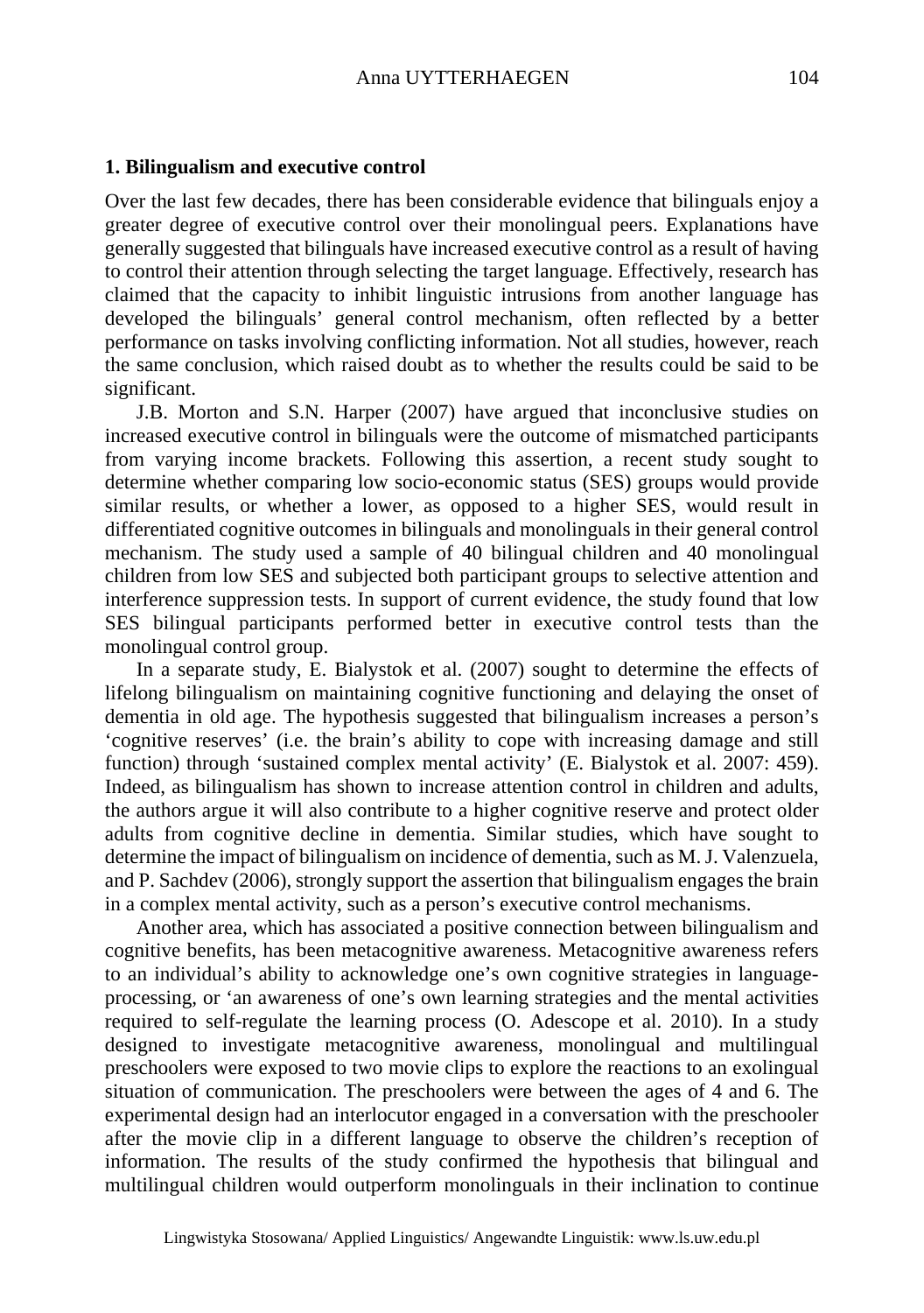communication with the actor instead of giving up exchange. Effectively, bilingual preschoolers utilized their awareness of existing language structures and adapted these to the exolingual communication. While understanding was limited, the amount of time spent trying to understand the communication suggests that these children are more aware of certain linguistic structures and concepts.

In a separate study, S. Ransdell et al. (2008) investigated metacognitive awareness in college students from a range of language experience backgrounds. The experimental design compared metacognitive awareness in college students as measured by selfreported ratings of reading, writing, speaking and listening skills. Monolingual, bilingual and multilingual students from America, Estonia and France read for comprehension and remembered sentence final words in a reading task in their own language. The results showed that multilingual and bilingual students had better metacognitive awareness of their language skills in working memory and reading than their monolingual peers, who have the same native language level. Similarly, C. Kemp (2007) explored the use of grammar learning strategies in 144 monolinguals, bilinguals and multilinguals. The hypothesis was very much consistent with the previous two studies and posited that multilinguals have enhanced grammar-learning strategies as a result of a betterdeveloped metacognitive awareness. In other words, individuals who are able to speak multiple languages are better able to discern the ways in which they use the forms and structure of language. C. Kemp (2007) used a background language questionnaire which consisted of 40 grammar-learning strategies on a 5-point Likert scale, and questions on other grammar acquisition strategies. The findings of the study suggested that bilinguals and multilinguals used significantly more grammar learning strategies, and used these more frequently than monolinguals. Interestingly, the study also suggested that multilinguals used more of the 40 grammar learning strategies and each additional language learned increased the frequency of these strategies.

### **2. Bilingualism and metalinguistic awareness**

In the area of metalinguistic awareness, however, there has been more contention as to whether bilinguals have an increased metalinguistic awareness, defined as the ability to understand the underlying meaning of language from its form and structure. Certain studies on metalinguistic awareness and bilingualism have suggested that the ability to hold two languages concurrently allows for a deeper understanding of how language works. This however, has not been ubiquitously proven, and indeed there have been a range of studies, which indicate that certain cognitive advantages of bilinguals may only manifest themselves as a product of a particular combination of languages, the age of the subjects, or the particular style of instruction. E. Bialystok et al. (2003), for example, conducted three studies examining the development of phonological awareness in bilingual and monolingual pre-school children. While the two first studies provided inconclusive results, the third study, which included both phoneme substitution tasks and a phoneme segmentation task, indicated that English-Spanish bilinguals performed better at the segmentation task than the English speaking monolinguals. However, a second bilingual group consisting of children speaking English and Chinese, proved to do worse at both tasks than the Anglo-Spanish and monolingual groups. Studies in the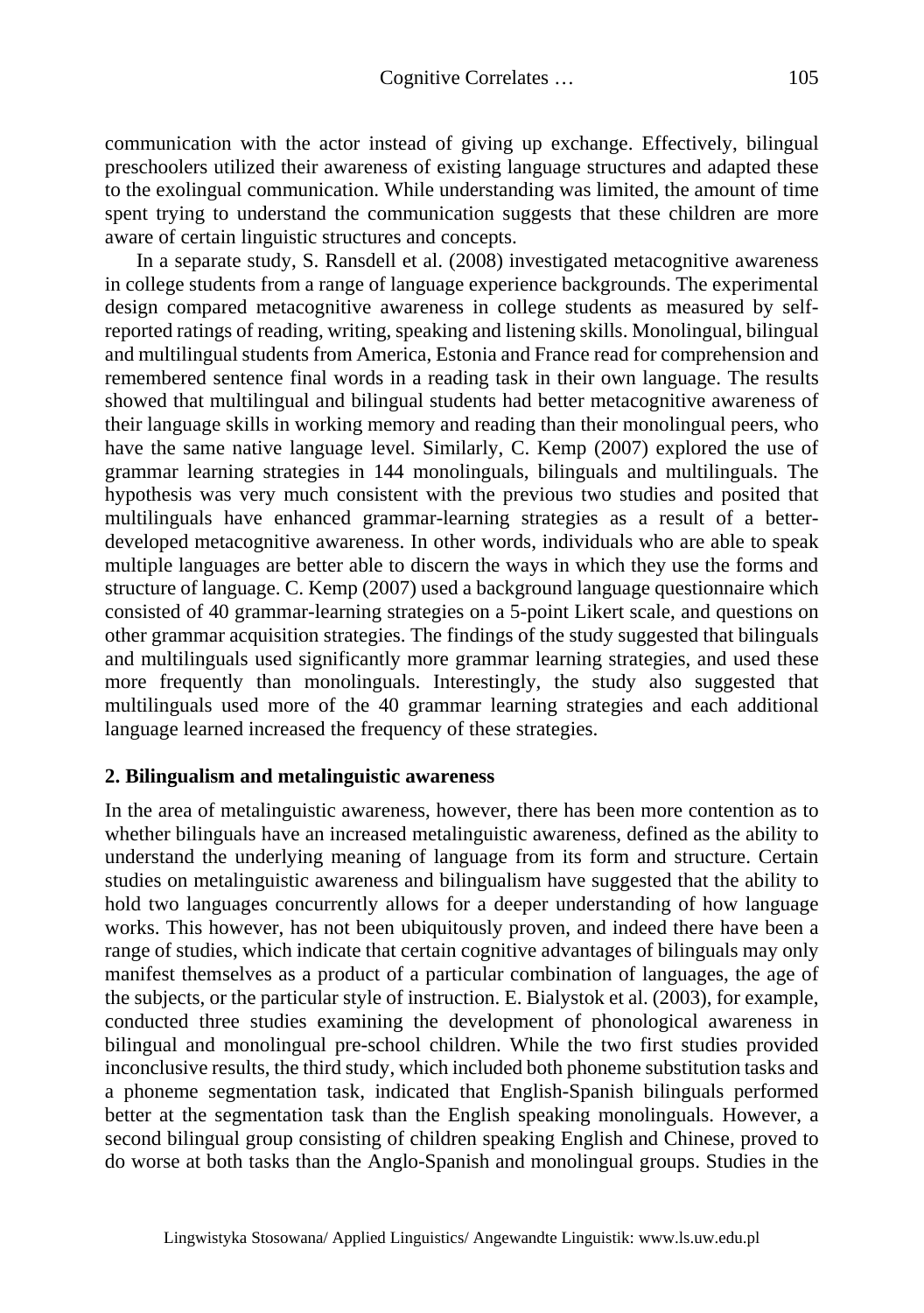past looking at metalinguistic awareness and bilingualism have generally indicated similar trends.

M. Bruck and F. Genesee (1995) compared English-speaking monolingual children with other Anglophone children attending French schools. The study was longitudinal and followed the children from kindergarten to first grade. Interestingly, while in kindergarten, the children in the French programs performed better on onset-rime segmentation tasks, the advantages disappeared in the first grade, replaced by an advantage in a syllable counting task. The results of the study suggested that while bilingual children seemed to have an advantage in kindergarten, the nature of the cognitive benefit, in this case metalinguistic awareness, may change over time due to several different factors such as type of language, age, and instruction. Indeed in M. Bruck and F. Genesee's study, it was hypothesized that the structure of French phonology, making syllables more salient than English phonology, was the reason for this manifest advantage in the first grade.

G. W. Yelland et al. (1993) also found that certain metalinguistic advantages which bilingual children indicated in kindergarten, disappeared in the first grade. In this study, children were asked to make judgments of the sound structure of words by determining whether simple pictures depicted a long-named object (polysyllabic) or a short-named object (monosyllabic). They found that while bilinguals outperformed monolinguals in kindergarten, the advantage disappeared at the end of grade one. Also similar to M. Bruck, and F. Genesee, however, was the constant advantage of bilinguals in word recognition tasks. However, ultimately this area remains contentious as studies do not all demonstrate a clear advantage for bilingual children in regards to metalinguistic awareness as a whole. Additionally, the studies seem to underline the importance of taking into consideration context-specific variations, such as age, which might influence the perceived benefits of bilingualism.

## **3. Bilingualism and creativity**

Likewise, it has been generally argued that bilingualism in children has positive results on that child's creative and divergent thinking. This assertion has equally been met with skepticism, with several studies claiming varying views. Divergent and convergent thinking may be seen as inherently similar but are fundamentally different in the cognitive mechanisms, which are used in each process. Divergent thinking has been exemplified by J.P. Guilford's et al. (1967) alternate uses task in which participants were asked to come up with as many possible uses for a pen as possible. In contrast, M.T. Mednick's (1962) remote associates task presented participants with three concepts, and the participants had to find a word that linked all three.

Divergent thinking is theorized as benefitting from a cognitive control state that prioritizes a minimum of local competition and top-down bias. In other words, the individual must be able to switch from one concept to the other with little resistance. Conversely, convergent thinking benefits from a strong top-down bias and local competition, so that the thinking is restricted to funneling particular concepts through. Past studies have suggested that bilinguals have an increased advantage on divergent thinking tasks (L.A. Ricciardelli 1992). More recently, however, these findings have been increasingly questioned. B. Hommel (2011) in particular claims that age might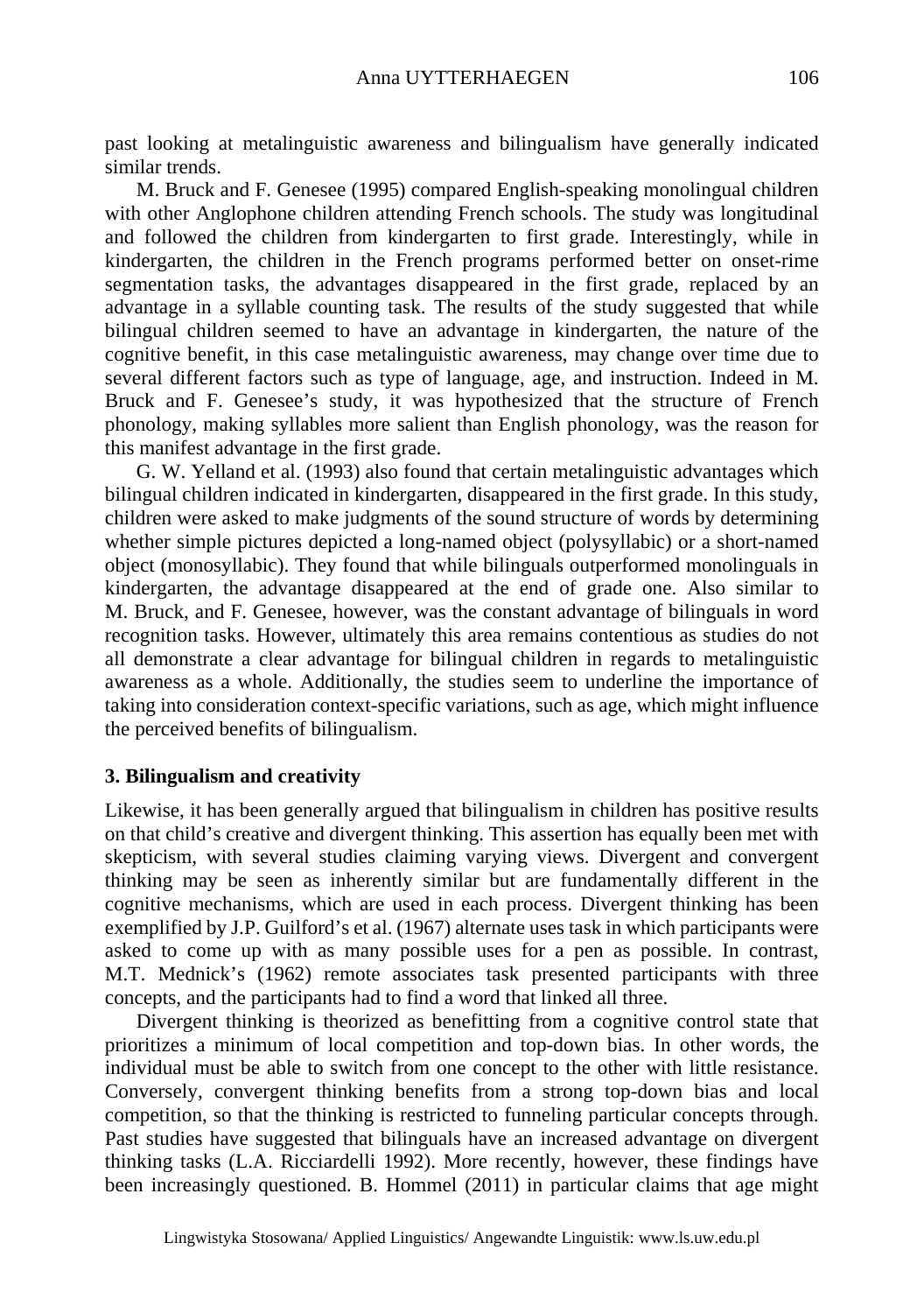explain the apparent inconsistencies in the results. Indeed, a vast majority of studies looking at links between divergent thinking and bilingualism have used children as participants. The importance of this is underlined in the fact that both divergent and convergent studies have been shown to be mediated by the two major dopaminergic pathways in humans – the striatal and frontal pathway. These pathways are strongly affected by developmental factors and keep developing into early adulthood. Indeed, taking into account the wider literature on creativity, the variability noticed in individual creativity over a life span is congruent with the variability noticed in divergent and convergent thinking with bilingualism. The outcome of B. Hommel's (2011) study indicated that, as opposed to L.A. Ricciardelli's (1992), proficient bilinguals are stronger with convergent thinking because of the focused cognitive control state needed to manage two separate languages at once. While B. Hommel's study is congruent with most studies, which indicate that bilinguals outperform monolinguals in verbal fluency tests, it also goes against the expectation that bilingualism is associated with a greater degree of cognitive flexibility.

## **4. Age and socio-cultural attitude as external factors to bilingualism**

Having noted discrepancies within various areas associating bilingualism and its cognitive correlates, two external factors in particular stand out: *age* and *socio-cultural attitude*. As aforementioned, socio-economic circumstances may heavily impact the extent to which bilinguals might exhibit advantages in cognitive processing. It also follows that socio-cultural attitudes towards bilingualism and the use of certain languages might impact results differently. These two factors are often heavily interconnected, and as such we will speak of age as both in and of itself important in assessing the cognitive correlates of bilingualism, but also as heavily dependent to the context of second language acquisition.

The last few decades have seen a considerable amount of work going into empirical research on the question of age and second language acquisition. While the neurocognitive development literature is highly useful in understanding how an individual becomes bilingual as a child and the impact it will have throughout their life, it is equally essential to uncover the outcome of becoming bilingual later in life. Indeed, while many bilingual children may have simply grown up in bilingual households, a vast number of individuals will have learned a second language at various other times, which in turn might affect the level of cognitive processing. In many cases, the age of acquisition (AoA) is understood as the age at which learners are immersed in the second language (L2) context, while the age of exposure (AoE) refers to situations in which the learner is exposed to the L2 language (such as a formal schooling environment, visits to an L2 country, contact with L2 native speakers, etc.).

In a survey of the data on the relationship between AoA and cognitive processing, D. Birdsong (2006) presents three differing paradigms, which suggest different outcomes based on critical periods of maturation. These periods effectively evidence studies which have indicated that at a certain age, SLA produces the best cognitive outcomes. The first of three observed effects of maturation shows a direct decline ceasing at a point of articulation coinciding with the end of maturation. The second suggests that the period leading up to maturation is where success is guaranteed and after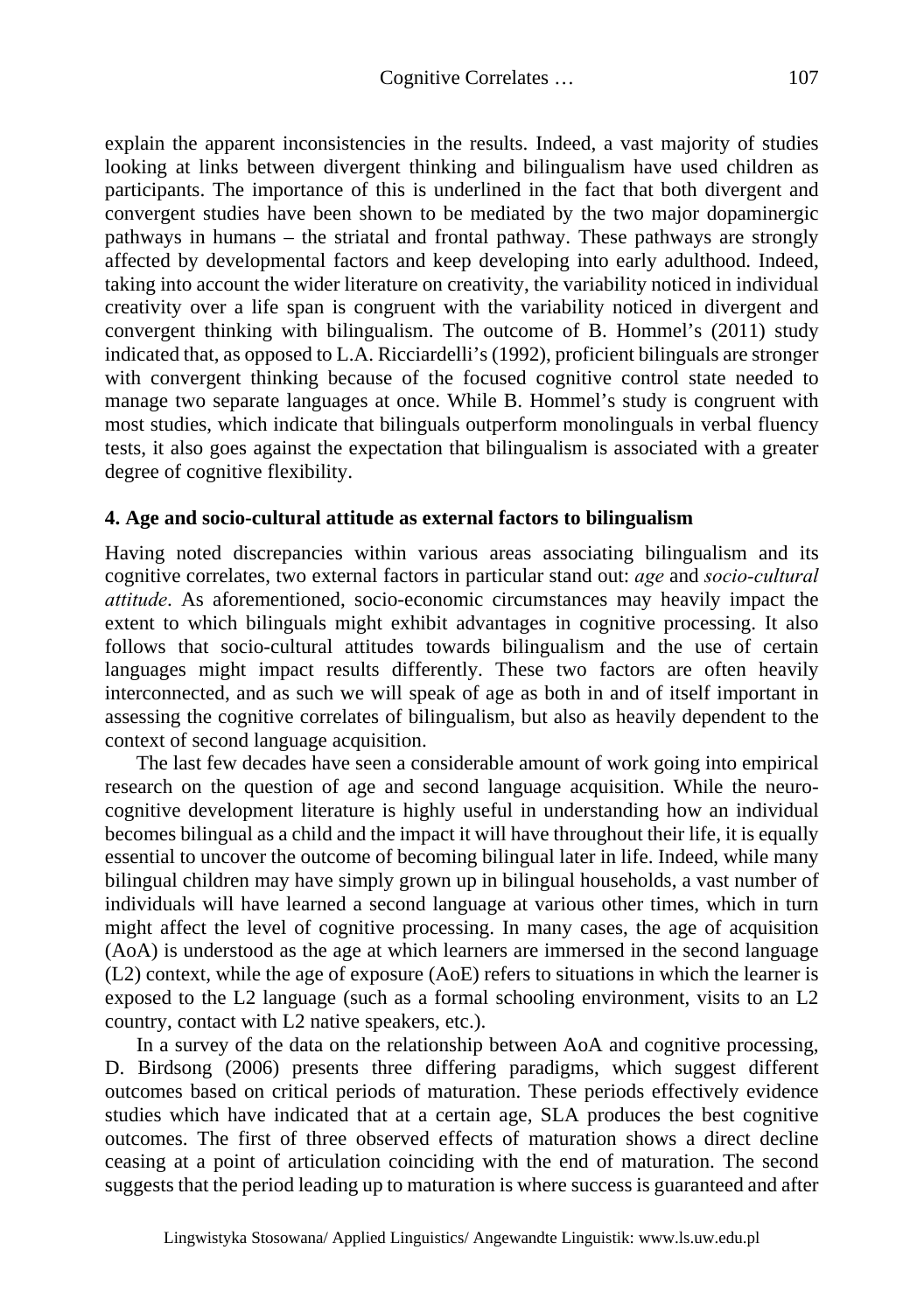which outcomes of SLA decline throughout old age. The third possibility, posited by J.S Johnson and E.L. Newport (1989), compounds the two first theories in what begins as an upper ceiling during which SLA is guaranteed success, and which declines until maturation is achieved, at which time the rate of success flat-lines and no further age effects are seen. The downward slope, according to this theory, begins before puberty. However, instead of finding the flat-lining after maturation, J.S. Johnson and E.L. Newport found random dispersion points indicating that the flattening feature of the age function is not present in the data. K. Hakuta and E. Bialystok (1994) later found a significant correlation using J. S. Johnson and E. L. Newport's data when putting the maturation period after 20 years. However, instead of finding a flat-line, they found a declining negative correlation of AoA for the late arriving group.

Thus, the conceptualisation of a 'critical period' in which SLA produces the best cognitive outcome remains contentious. While there is a general acceptance that there is a certain age at which the benefits of cognitive processing in SLA begin to decline, there have been wildly varying proposals suggesting when this 'peak learning time' will finish, varying from just after birth to late adolescence. A series of proposals by E.H. Lenneberg et al. 1967, M.H. Long 1990, S. Pinker 1994, T. Scovel 2000 and H.M. Seliger 1978 have posited that changes occur around puberty, however, there are divergences regarding whether these changes signal a critical period in the non-conventional sense (when the declines in performance begin), or in the conventional sense (when performance decline ceases). On the whole, it appears that little evidence from cognitive, brain volume or dopaminergic literature gives credence to this maturational account – even if the literature does indicate a general decline in cognitive performance over time (D. Birdsong, 2006). As a result, certain theorists have underscored the importance of taking into account the socio-cultural context of SLA as an important external factor, which plays a critical role in determining the cognitive correlates of bilingualism.

In particular in socio-cultural studies and bilingualism, the notion of the 'zone of proximal development' (ZPD) has substantially impacted theorists in developmental psychology, education and applied linguistics. The most known definition of ZPD is often referenced to L.S. Vygotsky (1978:86) and is:

[...] the distance between the actual developmental level as determined by independent problem solving and the level of potential development as determined through problem solving under adult guidance or in collaboration with more capable peers […]

As well as being generally important for education policy, ZPD is a crucial factor to be taken into account when determining the outcome of bilingualisation with regards to benefits in cognitive processing. Indeed, according to L.S. Vygotsky, learning is a process in which the learner acquires certain higher level cultural tools (i.e. language, literacy, numeracy, etc.) in order to navigate one's reality, which is embedded in a complex network of social symbols and artifacts. It follows then that each social environment will afford varying outcomes in terms of an individual's performance in SLA. ZPD has thus been spearheaded by various theoretical schools using elements of socio-cultural theory in order to both shape learning styles which might optimize a learning environment, but also as a means to explain certain inconsistencies which, for socio-cultural theorists, might be explained by the varying ways in which individuals are socialized into SLA. According to J.P. Lantolf and S.L. Thorne (2006), the three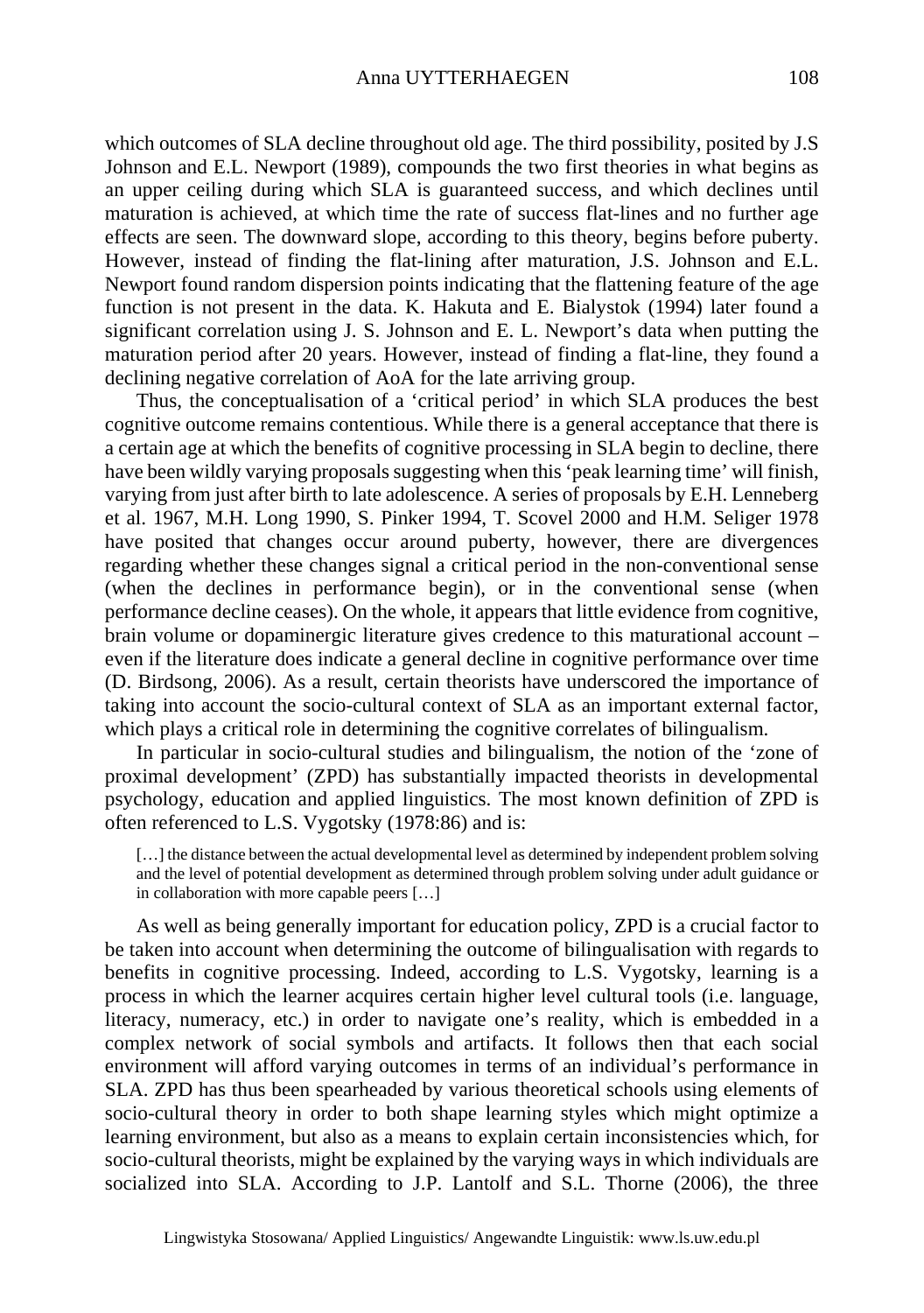elements, which are of crucial concern in the process of acquiring a second language, may be summarized as 'mediation and regulation', internalisation and ZPD. Mediation and regulation summarises the view that all human activity does not directly relate with the world, but rather their cognitive activities are mediated through symbolic artifacts. Internalisation, on the other hand, is the mechanism by which 'interpersonal and person– environment interaction both forms and transforms one's internal mental functions, as well as the role of imitation in learning and development' (J.P. Lantolf/ S.L. Thorne, 2006). Taking these three concepts, we begin to understand the importance one must associate, when analyzing the cognitive correlates of bilingualism, to the context and person-specific factors, which input directly into potential cognitive benefits of that person.

In particular, the effect of social interaction has been seen in the positive outcomes of increased motivation. In other words, the degree to which an individual exhibits increased performance has been argued to be attributable to a motivational drive, which may become salient through the socialization process. Following from this assertion, P. Cooper and D. McIntyre (1996) logically deduced that an effective learning environment with highly motivated students necessitates strong interpersonal interactions. These circumstances may thus make forms of interaction desirable, which in turn facilitates increased benefits in problem-solving capacities. Taken in this light, one might also deduce that certain forms of bilingualism might suffer from reduced performance scores as a result of situations in which interpersonal factors are deleterious to that individual's motivation. One can, for example, take the differing scores mentioned previously in this article, relating to the indication that English-Chinese participants performed less well than the English-Spanish bilinguals and monolinguals on several verbal intelligence tests. Using the sociocultural theory, one can primarily perceive this result as one that is rooted in the manner in which those particular learners acquired the second language, and whether their motivational drives were affected by the social circumstances, above any other eternal factor.

## **5. Conclusion**

To summarise, the fields of education psychology, neuro-cognitive sciences and applied linguistics have seen a multitude of studies, which have comfortably drawn significant correlations between bilingualism and increased cognitive performance. However, these benefits do not manifest themselves in a ubiquitous manner. Indeed, while a vast amount of literature has suggested that an individual's general control mechanism, cognitive resources, and metacognitive awareness may be increased as a result of bilingualism, there are also areas which have provided routinely inconsistent results. Metalinguistic awareness, for example, is said to show positive correlations between bilingualism and phonetic awareness, but it has failed to provide evidence that these benefits carry on past the first grade. As a result, the question of age has remained an issue of great contention. In an attempt to provide a holistic theory of age-related critical periods of learning, theorists have posited models in which critical periods are followed by a decline and a flat-line in bilingualism's cognitive benefits over time. These too, however, have been difficult to prove. Thus, the answer could be found in an in-depth look at the specific socio-cultural factors, which are involved, in the learning process of an individual. The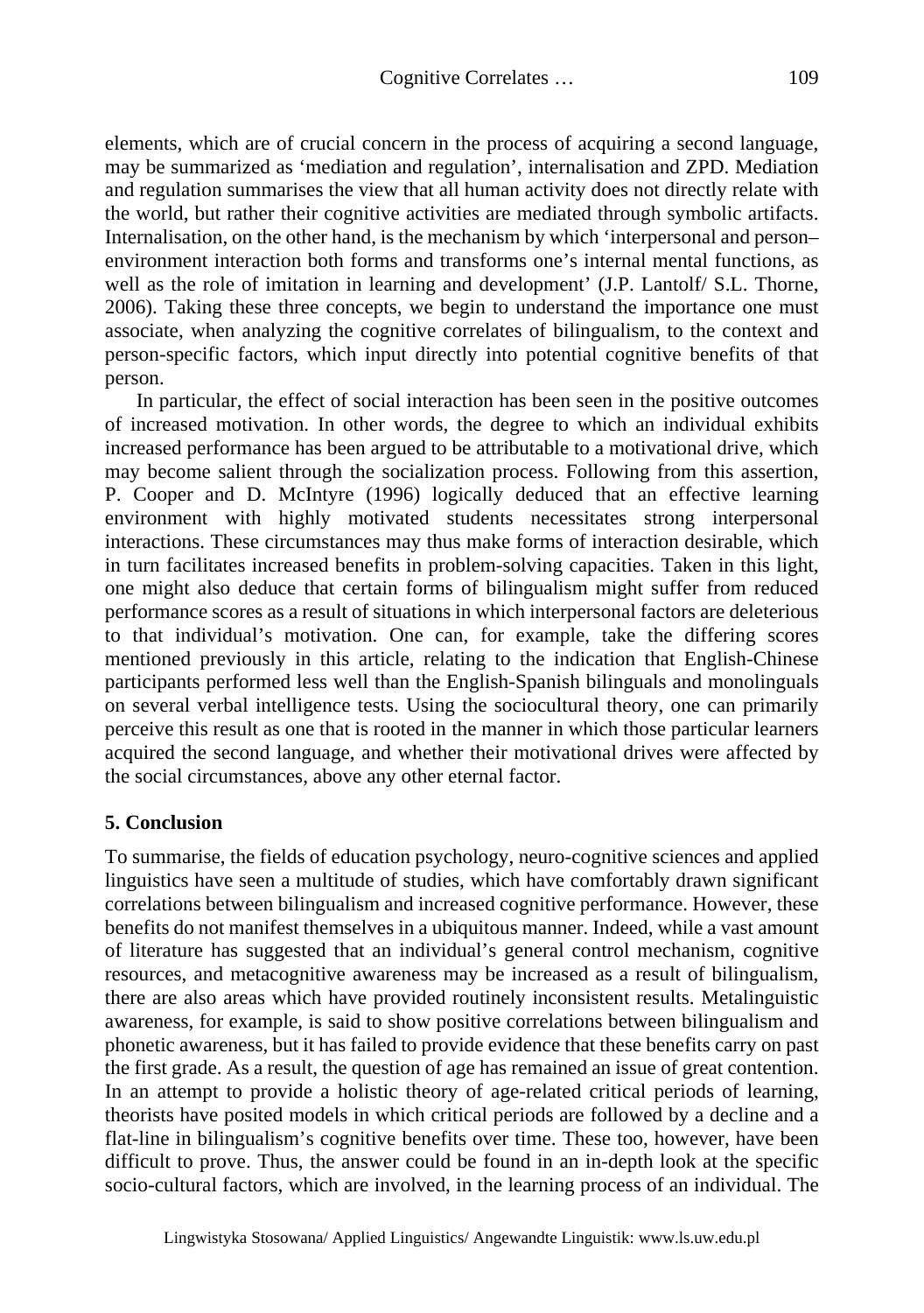socio-cultural theory, at its core, indicates that individuals navigate their reality through higher-level cultural tools. These tools, which include language, are mediated and internalized through a complex process of socialization- and as such may produce very different results depending on the individual's context-dependent circumstances. Thus, it is possible to conclude that, while certain cognitive benefits arising from bilingualism may appear with less regard for context circumstance, the range of cognitive benefits that may result as a product of SLA may also be an important outcome of a combination of elements including age and socio-cultural factors.

## **References**

- Adescope, O./ T. Lavin/ T. Thompson/ C. Ungerleider (2010), *A Systematic Review and Meta-Analysis of the Cognitive Correlates of Bilingualism*. In: Review of Educational Research. 80 (2), 207–245.
- Bialystok, E./ F.I. Craik/ M. Freedman (2007), *Bilingualism as a protection against the onset of symptoms of dementia*. In: Neuropsychologia, 45
- Bialystok, E./ S. Majumder/ M.M. Martin (2003), *Developing phonological awareness: Is there a bilingual advantage?* In: Applied Psycholinguistics, 24(01), 27–44.
- Birdsong, D. (2006), *Age and second language acquisition and processing: A selective overview*. In: Language Learning, 56, 9–49.
- Bruck, M./ F. Genesee (1995), *Phonological awareness in young second language learners.* In: Journal of child Language, 22(02), 307–324.
- Cooper, P./ D. McIntyre (1996), *Effective teaching and learning: teachers' and students' perspectives.* McGraw-Hill International.
- Guilford, J.P./ P.R. Christensen (1967), *The One*‐*Way Relation Between Creative Potential and IQ\**. In: The Journal of Creative Behavior, 7(4), 247–252.
- Hakuta, K./ E. Bialystok/ E. Wiley (1994), *Critical evidence a test of the critical-period hypothesis for second-language acquisition*. In: Psychological Science, 14(1), 31–38.
- Hommel, B. (2011), *Attention and spatial stimulus coding in the Simon task: a rejoinder to van der Lubbe and Abrahamse (2010)*. In: Actapsychologica, 136(2), 265–268.
- Johnson, J.S./ E.L. Newport (1989), *Critical period effects in second language learning: The influence of maturational state on the acquisition of English as a second language*. In: Cognitive psychology, 21(1), 60–99.
- Kemp, C. (2007), *Strategic processing in grammar learning: Do multilinguals use more strategies?* In: International Journal of Multilingualism, 4(4), 241–261.
- Lantolf, J.P./ S.L. Thorne (2006), *Sociocultural theory and second language acquisition*. In: Explaining second language acquisition, 201–224.
- Lenneberg, E.H./ N. Chomsky/ O. Marx (1967), *Biological foundations of language* (Vol. 68). New York.
- Long, M. H. (1990), *Maturational constraints on language development*. In: Studies in second language acquisition, 12(03), 251–285.
- Mednick, M.T. (1962), *Research creativity in psychology graduate students*. In: Journal of Consulting Psychology, 27(3), 265.